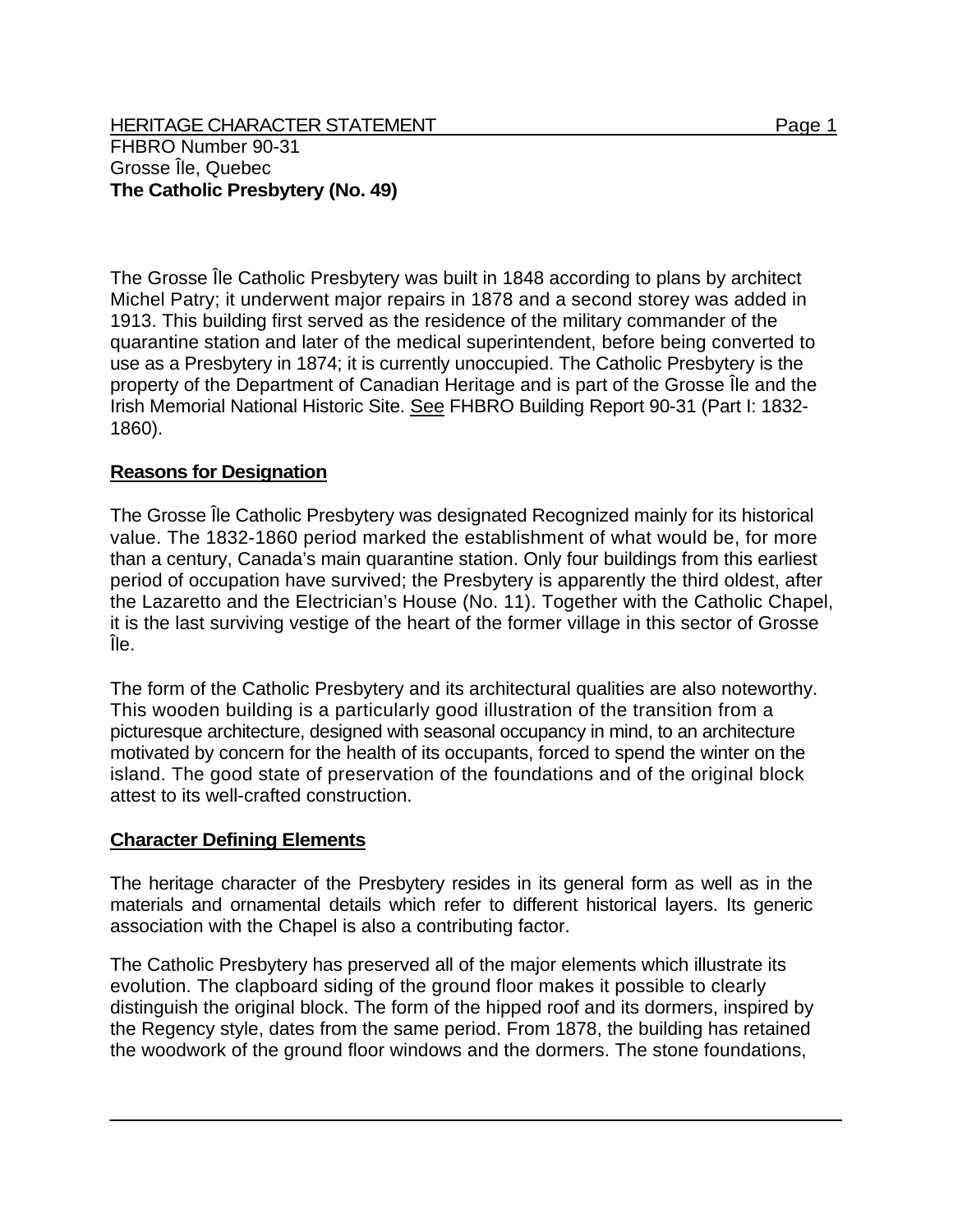built at the turn of the century, replaced the original pillars. The second storey, as well as the extension located at the rear, are from the same period; these additions can be easily distinguished by their wood shingle cladding. These formal characteristics, which make it possible to read the successive phases of the building, should ideally be left undisturbed.

The arrangement of the windows on the ground floor and of the dormers has not changed since the building was first built. It displays a Neoclassical regularity on the facade, while it is irregular on the other elevations. The distribution of the windows on the second storey is symmetrical on the facade; on the sides, it varies depending on the needs of the interior spaces.

The ornamental details that embellish the windows (small raised pediments) and the Renaissance Revival-inspired portal (pediment, entablature and pilasters) are characteristic elements of this composition. Any defective elements should be repaired rather than replaced, if possible; however, if certain components are irrecoverable, the replacement elements should be similar in all respects to the originals. The same principle will apply to the exterior wooden cladding.

The disappearance of the large verandah that once encircled the Presbytery on three sides detracts from the building's charm. It would be appropriate to restore the stairs and the former verandah from the 1920s.

The layout of the interior rooms has remained virtually unchanged. The entry vestibule, designed to keep out the cold, opens into the main entrance hall, which is flanked by two rooms of equal size on either side. The same arrangement is repeated on the second storey. It is recommended that this layout be maintained.

The various construction phases are also evident in the finishing materials, which differ from floor to floor. On the ground floor, the ceiling joints are concealed with cover mouldings, and there are elongated ogee mouldings. The staircase is typical of those built during the first half of the nineteenth century: square-turned balusters and bulbous newel posts. On the second storey, the faux pilaster window casings are a noteworthy detail. The kitchen, built as an extension to keep cooking odours out of the main structure, has several period elements including a wooden cupboard built under the fireplace. Generally, all the doors and windows, finishing materials, hardware and fixtures which date from the various construction periods should be preserved.